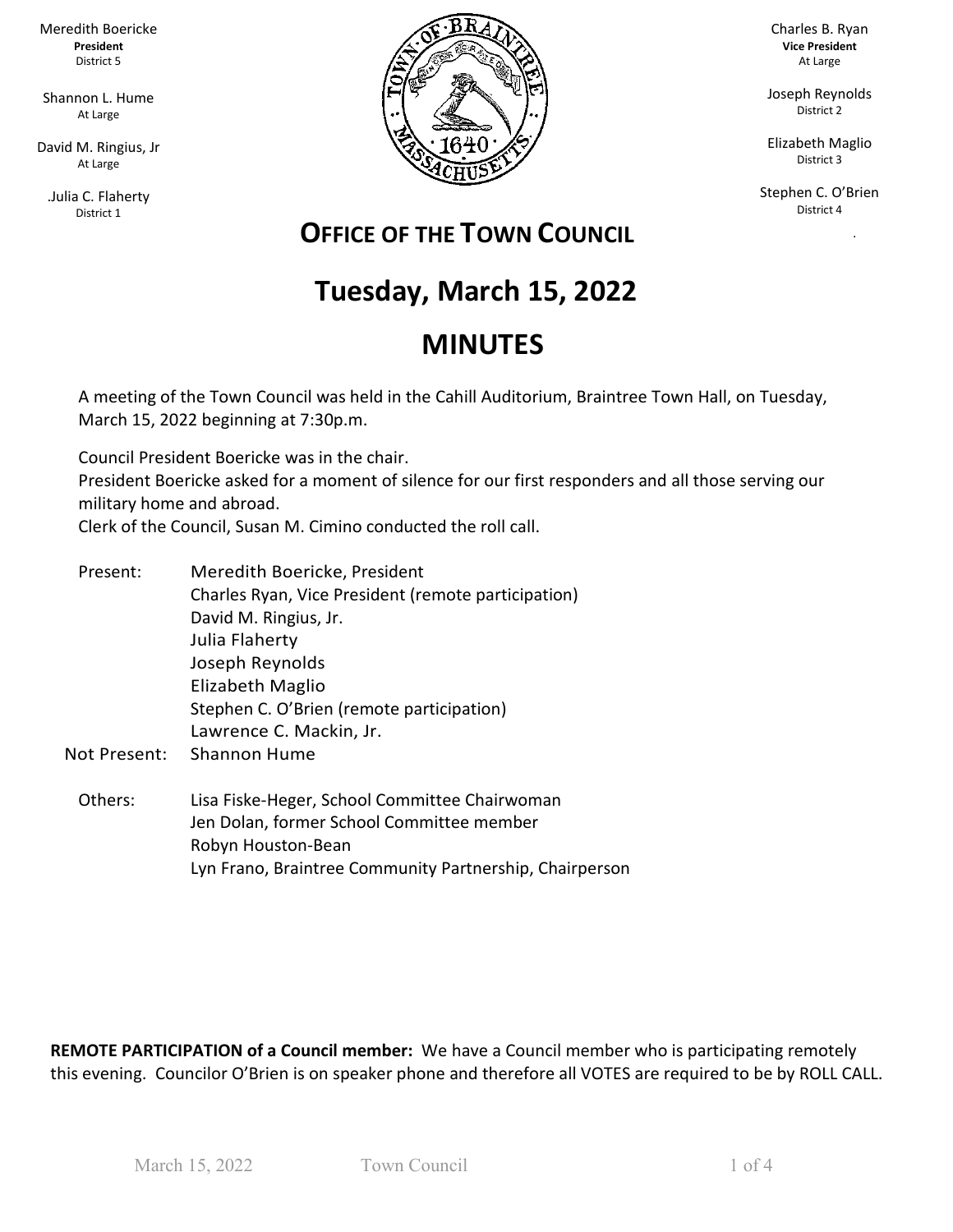#### **ANNOUNCEMENTS**

#### • **019 22 Council President: Women in Leadership Award, Robyn Houston-Bean**

President Boericke stated we are bringing forth our second Town Council - Women in Leadership Award this evening, appropriately during Women in History Month. For me and others this award is meaningful and significant. Past recipients are also in attendance Lisa Fiske-Heger and Jen Dolan.

Lyn Frano, Braintree Community Partnership Chairperson, presented this award to Partnership colleague Robyn Houston-Bean. Including the facts that Robyn has empowered many women and children and has facilitated many projects to combat and help alleviate the stigma around substance use and opioid overdose and has spearheaded acts of kindness for those homeless and hungry. You have inspired many women and girls to find their voices and help others. We appreciate all you do for this community and beyond. Because of you Robyn, the sun rises for so many.

Robyn Houston-Bean stated she did not realize when she began to do this work that every little thing she did affected and helped another individual. To be a good leader I would not be able to do this without everyone who is behind me. Robyn Houston-Bean stated my son Nick was embarrassed about his addiction and stayed silent. He thought he would be judged. I said we are not staying silent anymore. My community would not have judged him. I thank Town Council for this award. I hope we continue to make the Town proud and we continue to work together to stop the stigma and make Braintree an accepting place for everybody.

#### • **020 22 Council President: Master Plan Steering Committee Update: Councilor Flaherty**

Councilor Flaherty stated the kick off meeting was in February 2022. We have selected a consultant. We were introduced to her company and past with other communities. We filled out form with our hopes, questions that we have and challenges we see for the committee. We are in phase 1 which is discovery and existing conditions. It was good to focus in on what we want to achieve. It is a big process. It is suggested all facets of the community come forward with ideas. We will come out of this with a blue print or road map.

There is a link under the Mayor's department to keep updated. Next meeting is March 24, 2022.

#### • **Council Maglio: FERC Announcement**

Councilor Maglio made an announcement that FERC agreed the Compressor Station should not have been authorized to be built where it was built. They call that "cold comfort" to the people of Braintree, Weymouth and Quincy because they are not actually going to shut it down. FRACCS is working hard on the legal front and I suggest you get involved with them.

#### **APPROVAL OF MINUTES**

#### • **February 1, 2022**

 **Motion:** by Councilor Ryan to Approve Minutes of February 1, 2022

 **Second:** by Councilor Hume

**Roll Call Vote:** For (9 – Boericke, Flaherty, Hume, Mackin, Maglio, O'Brien, Reynolds, Ringius, Ryan), Against (0), Absent (0), Abstain (0)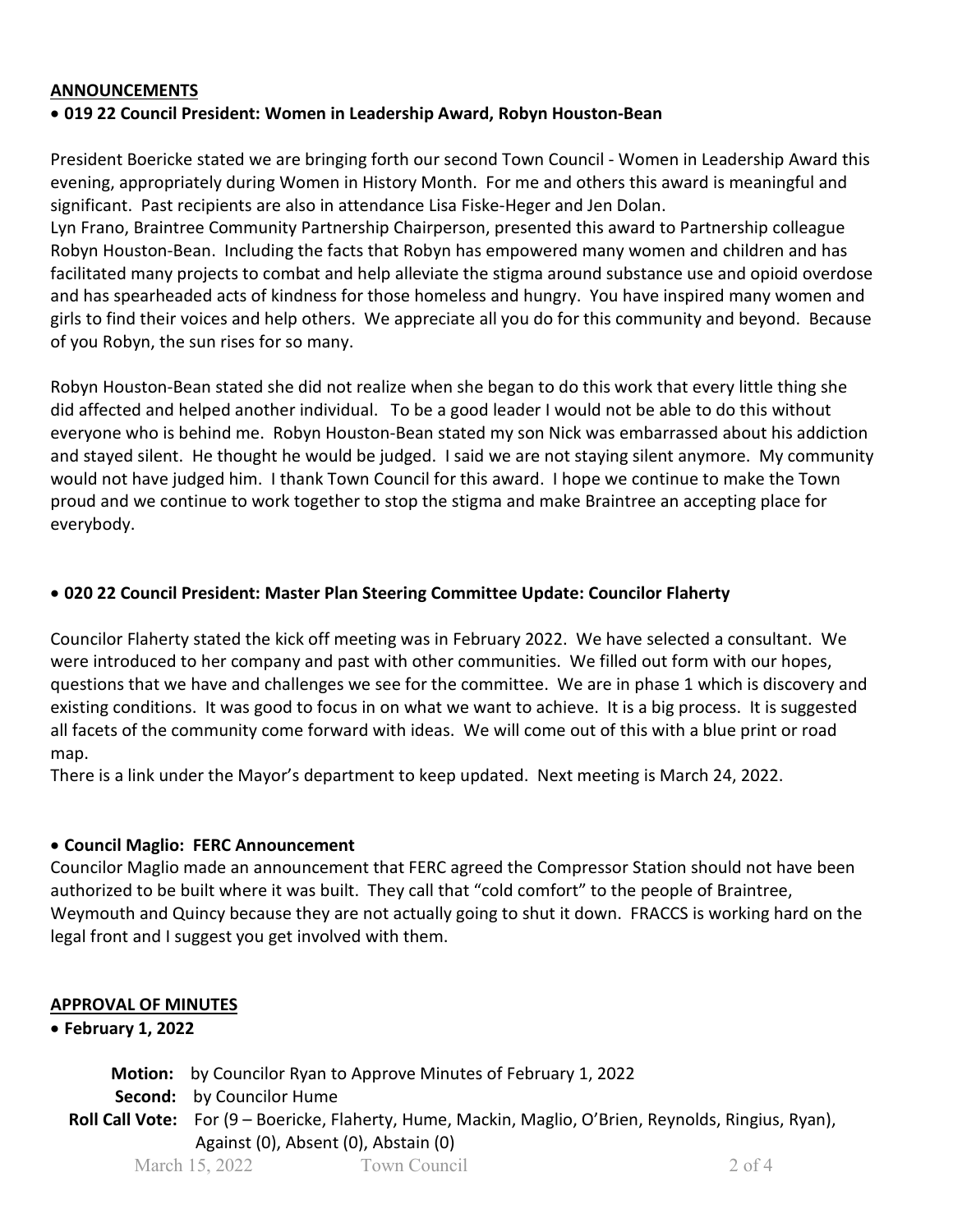#### **OLD BUSINESS**

• None

President Boericke stated there is no Old Business this evening.

#### **NEW BUSINESS**

• None

President Boericke stated there is no Old Business this evening.

### Councilor Ryan read the following referrals to Committee(s):

#### **Refer to the Committee on Ordinance & Rules**

- 22 011 Landing Apartments LLC: Zoning Petition Amendment to the Table of Principal Uses Section 135- 601 take up any action relative thereto
- 22 012 Mayor: Zoning Bylaw Text Amendment Inclusionary Housing and Associated Revisions or take up any action relative thereto
	- **Motion:** by Councilor Ryan to refer Order 22 011, and Order 22 012 to the Committee on Ordinance & Rules

 **Second:** by Councilor Flaherty

**Roll Call Vote:** For (8 – Boericke, Flaherty, Mackin, Maglio, O'Brien, Reynolds, Ringius, Ryan), Against (0), Absent (1 - Hume), Abstain (0), Present (0)

#### **Refer to the Committee on the Department of Public Works**

- 22 014 National Grid Petition: 22-111 Parkside Avenue or take up any action relative thereto
- 22 016 National Grid Petition: Sampson Avenue or take up any action relative thereto
	- **Motion:** by Councilor Ryan to refer Order 22 014, and Order 22 016 to the Committee on the Department of Public Works  **Second:** by Councilor Flaherty **Roll Call Vote:** For (8 – Boericke, Flaherty, Mackin, Maglio, O'Brien, Reynolds, Ringius, Ryan), Against (0), Absent (1 - Hume), Abstain (0), Present (0)

#### **Refer to the Committee of Ways & Means**

- 22 017 Mayor: Authorization to enter into Tax Increment Financing Agreement for property located at 400 Wood Road or take up any action relative thereto
- 22 018 Mayor: Authorization to Accept Donations or take up any action related thereto
- 22 019 Mayor: Request for Appropriation- CPA Appropriation Nathan Buliga Park & Street Hockey Rink or take up any action relative thereto

| Motion: by Councilor Ryan to refer Order 22 017, Order 22 018 and Order 22 019 to the                  |
|--------------------------------------------------------------------------------------------------------|
| Committee of Ways & Means                                                                              |
| <b>Second:</b> by Councilor Flaherty                                                                   |
| <b>Roll Call Vote:</b> For (8 – Boericke, Flaherty, Mackin, Maglio, O'Brien, Reynolds, Ringius, Ryan), |
| Against (0), Absent (1 - Hume), Abstain (0), Present (0)                                               |